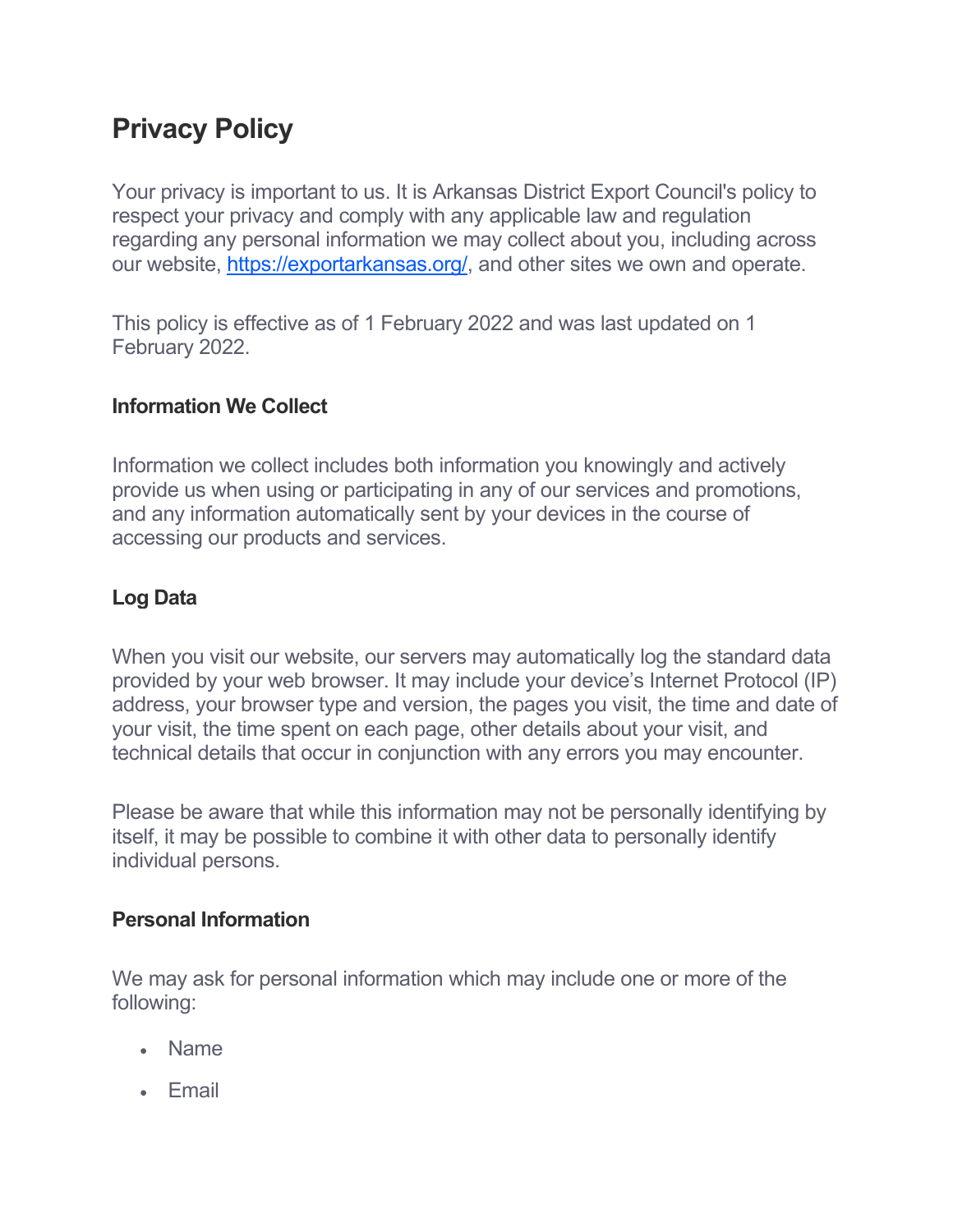- Social media profiles
- Phone/mobile number
- Home/mailing address

#### **Legitimate Reasons for Processing Your Personal Information**

We only collect and use your personal information when we have a legitimate reason for doing so. In which instance, we only collect personal information that is reasonably necessary to provide our services to you.

#### **Collection and Use of Information**

We may collect personal information from you when you do any of the following on our website:

- Sign up to receive updates from us via email or social media channels
- Use a mobile device or web browser to access our content
- Contact us via email, social media, or on any similar technologies
- When you mention us on social media

We may collect, hold, use, and disclose information for the following purposes, and personal information will not be further processed in a manner that is incompatible with these purposes:

We may collect, hold, use, and disclose information for the following purposes, and personal information will not be further processed in a manner that is incompatible with these purposes:

• to contact and communicate with you

Please be aware that we may combine information we collect about you with general information or research data we receive from other trusted sources.

#### **Security of Your Personal Information**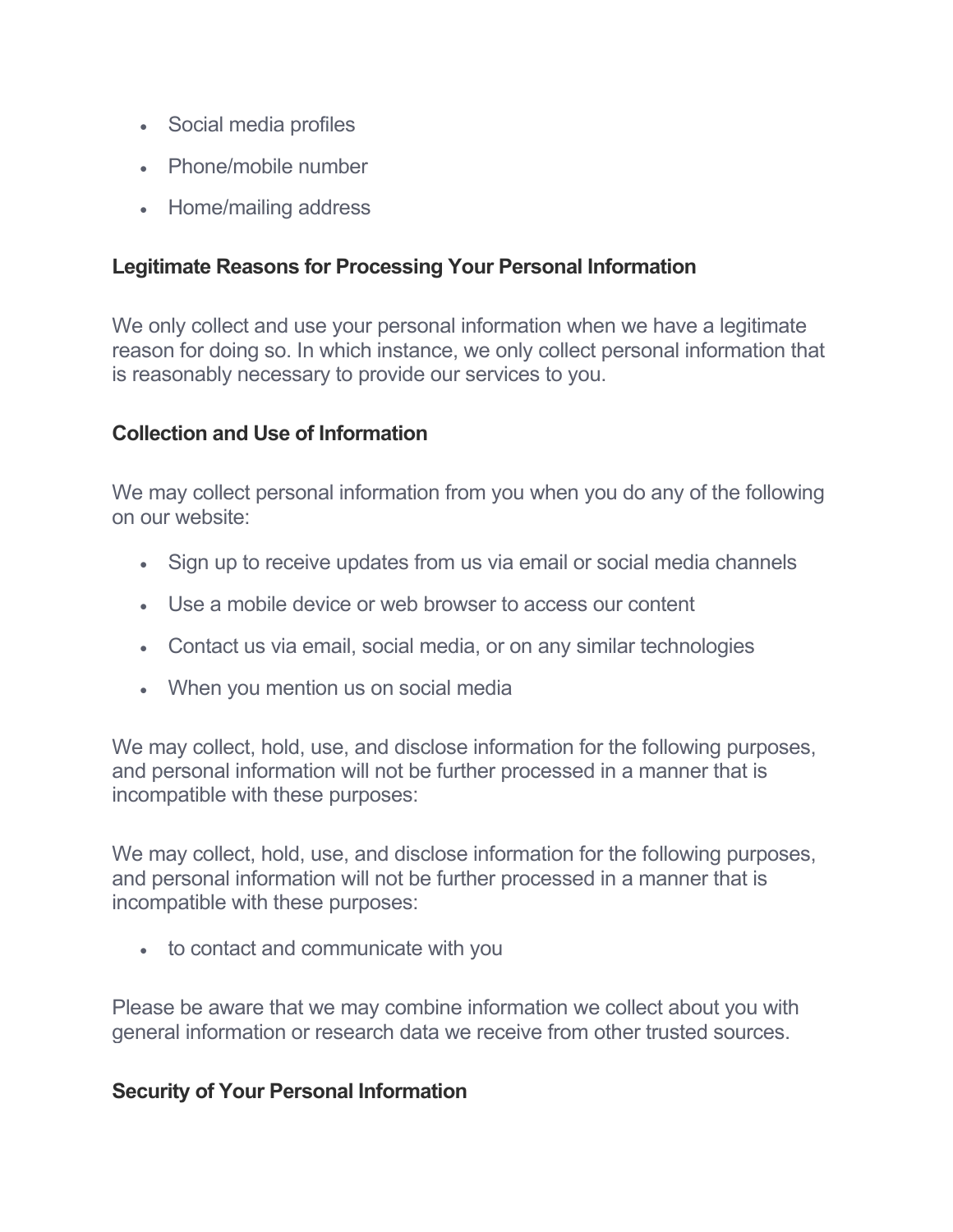When we collect and process personal information, and while we retain this information, we will protect it within commercially acceptable means to prevent loss and theft, as well as unauthorized access, disclosure, copying, use, or modification.

Although we will do our best to protect the personal information you provide to us, we advise that no method of electronic transmission or storage is 100% secure, and no one can guarantee absolute data security. We will comply with laws applicable to us in respect of any data breach.

You are responsible for selecting any password and its overall security strength, ensuring the security of your own information within the bounds of our services.

#### **How Long We Keep Your Personal Information**

We keep your personal information only for as long as we need to. This time period may depend on what we are using your information for, in accordance with this privacy policy. If your personal information is no longer required, we will delete it or make it anonymous by removing all details that identify you.

However, if necessary, we may retain your personal information for our compliance with a legal, accounting, or reporting obligation or for archiving purposes in the public interest, scientific, or historical research purposes or statistical purposes.

### **Children's Privacy**

We do not aim any of our products or services directly at children under the age of 13, and we do not knowingly collect personal information about children under 13.

### **Disclosure of Personal Information to Third Parties**

We may disclose personal information to:

• a parent, subsidiary, or affiliate of our company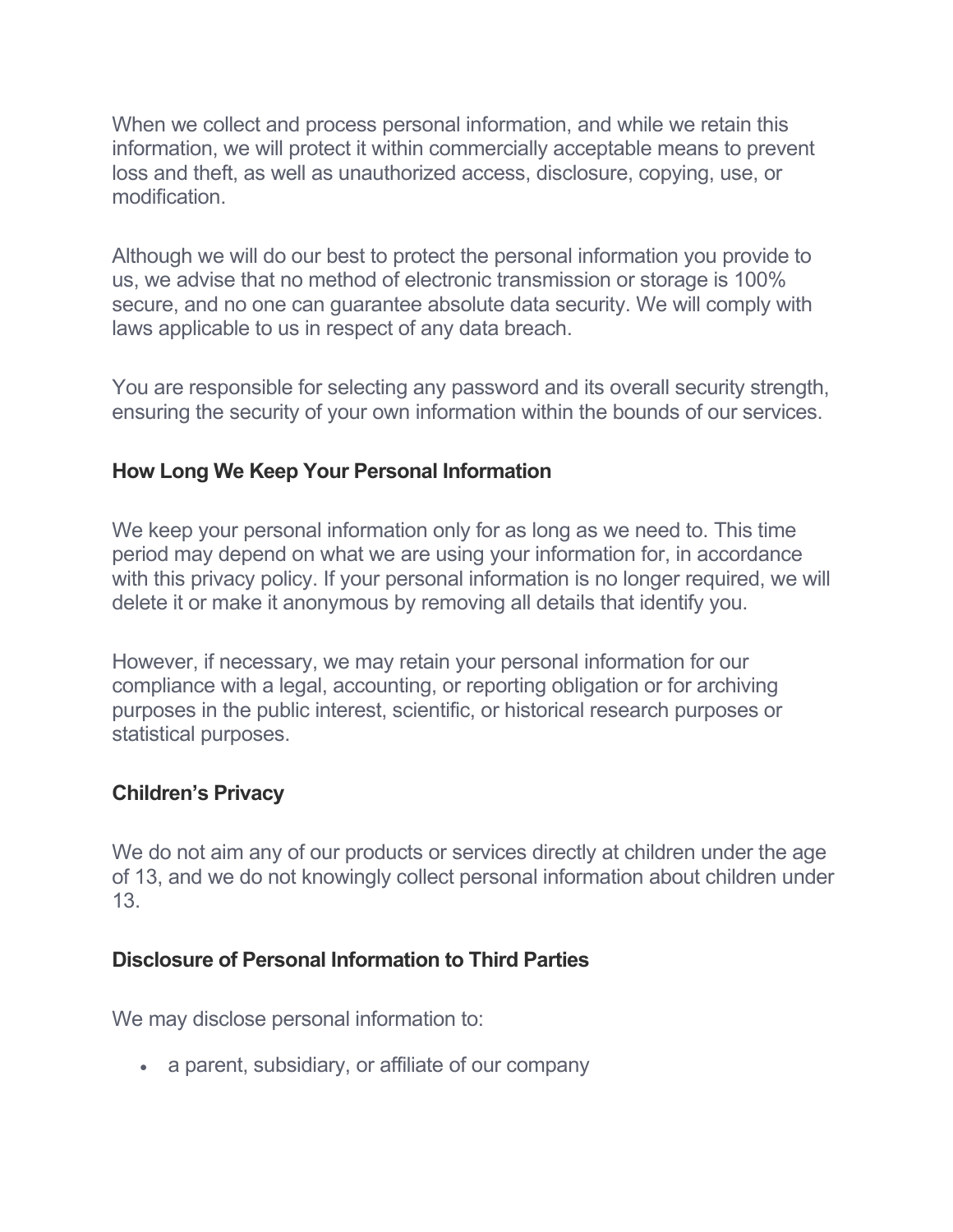- third party service providers for the purpose of enabling them to provide their services, for example, IT service providers, data storage, hosting and server providers, advertisers, or analytics platforms
- our employees, contractors, and/or related entities
- our existing or potential agents or business partners
- sponsors or promoters of any competition, sweepstakes, or promotion we run
- courts, tribunals, regulatory authorities, and law enforcement officers, as required by law, in connection with any actual or prospective legal proceedings, or in order to establish, exercise, or defend our legal rights
- third parties, including agents or sub-contractors, who assist us in providing information, products, services, or direct marketing to you third parties to collect and process data

### **International Transfers of Personal Information**

The personal information we collect is stored and/or processed where we or our partners, affiliates, and third-party providers maintain facilities. Please be aware that the locations to which we store, process, or transfer your personal information may not have the same data protection laws as the country in which you initially provided the information. If we transfer your personal information to third parties in other countries: (i) we will perform those transfers in accordance with the requirements of applicable law; and (ii) we will protect the transferred personal information in accordance with this privacy policy.

### **Your Rights and Controlling Your Personal Information**

You always retain the right to withhold personal information from us, with the understanding that your experience of our website may be affected. We will not discriminate against you for exercising any of your rights over your personal information. If you do provide us with personal information you understand that we will collect, hold, use and disclose it in accordance with this privacy policy. You retain the right to request details of any personal information we hold about you.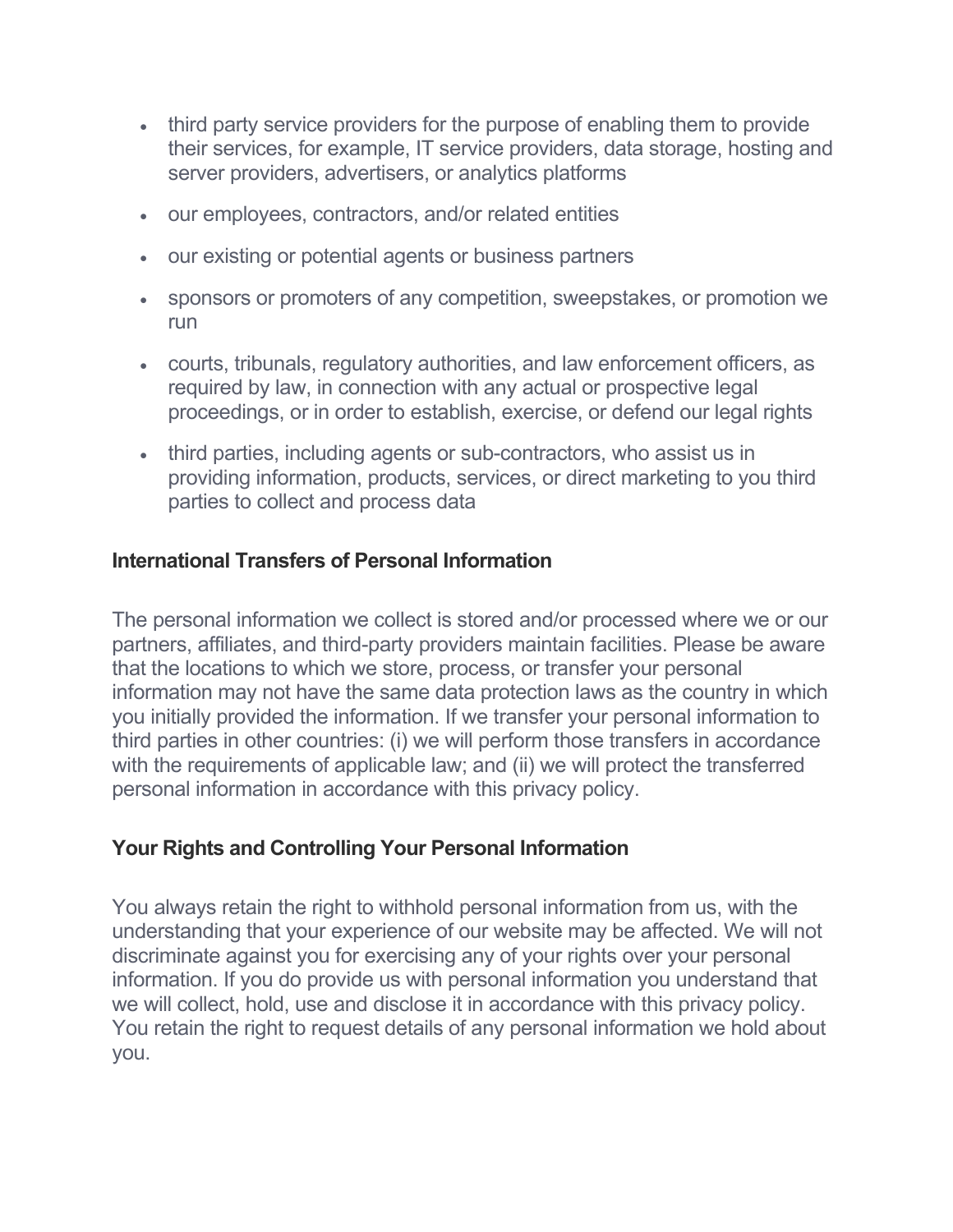If we receive personal information about you from a third party, we will protect it as set out in this privacy policy. If you are a third party providing personal information about somebody else, you represent and warrant that you have such person's consent to provide the personal information to us.

If you have previously agreed to us using your personal information for direct marketing purposes, you may change your mind at any time. We will provide you with the ability to unsubscribe from our email-database or opt out of communications. Please be aware we may need to request specific information from you to help us confirm your identity.

If you believe that any information we hold about you is inaccurate, out of date, incomplete, irrelevant, or misleading, please contact us using the details provided in this privacy policy. We will take reasonable steps to correct any information found to be inaccurate, incomplete, misleading, or out of date.

If you believe that we have breached a relevant data protection law and wish to make a complaint, please contact us using the details below and provide us with full details of the alleged breach. We will promptly investigate your complaint and respond to you, in writing, setting out the outcome of our investigation and the steps we will take to deal with your complaint. You also have the right to contact a regulatory body or data protection authority in relation to your complaint.

### **Use of Cookies**

We use "cookies" to collect information about you and your activity across our site. A cookie is a small piece of data that our website stores on your computer, and accesses each time you visit, so we can understand how you use our site. This helps us serve you content based on preferences you have specified.

### **Limits of Our Policy**

Our website may link to external sites that are not operated by us. Please be aware that we have no control over the content and policies of those sites, and cannot accept responsibility or liability for their respective privacy practices.

#### **Changes to This Policy**